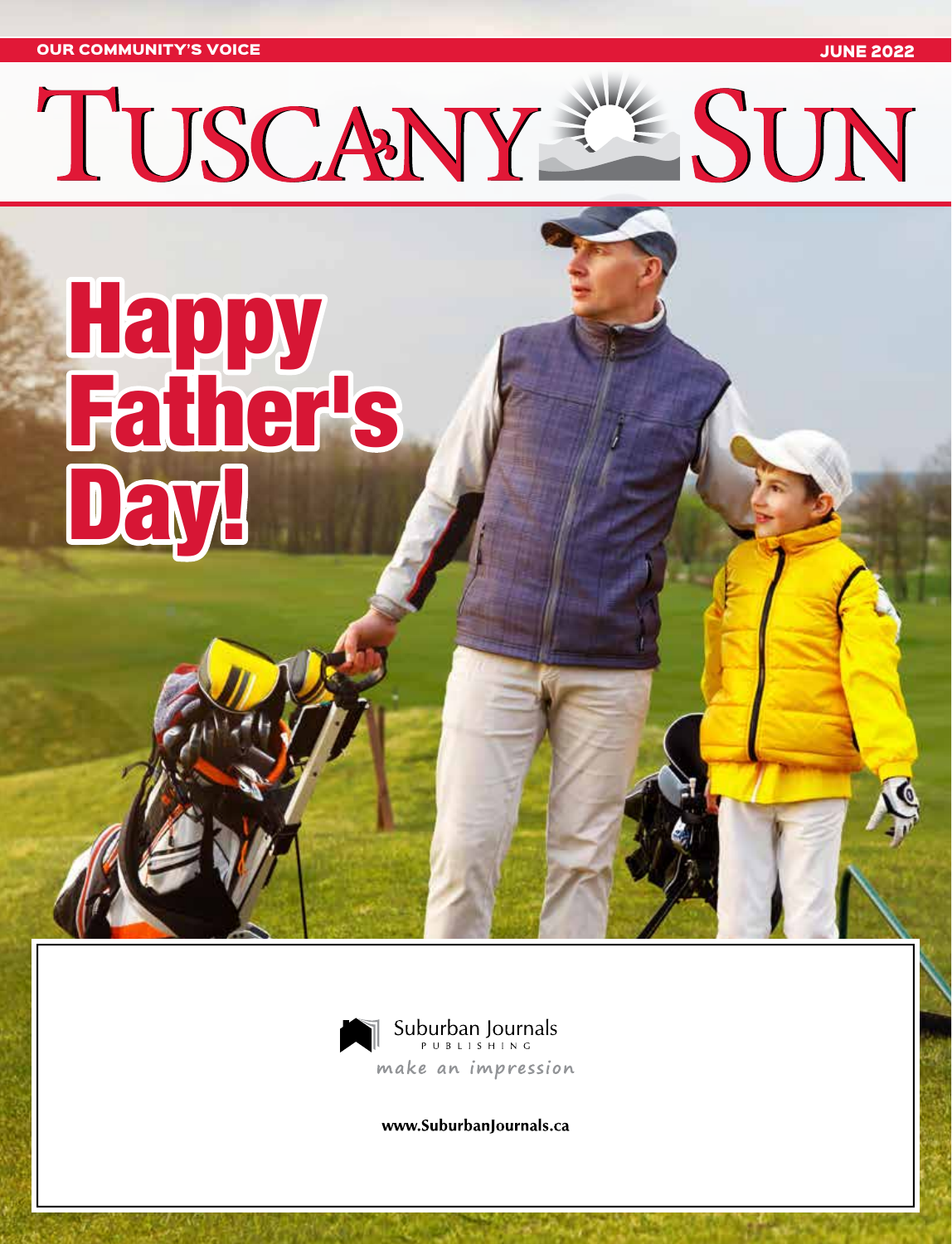

www.TuscanyCA.org

### Tuscany Community Association

P.O. Box 27054 Tuscany RPO Calgary, Alberta T3L 2Y1

|                               | <b>President:</b> Erik McRitchie  president@tuscanyca.org   |
|-------------------------------|-------------------------------------------------------------|
| <b>Vice President: VACANT</b> |                                                             |
| Treasurer:                    | <b>Shirley Arbour</b>                                       |
| Secretary:                    | <b>VACANT</b>                                               |
| <b>Executive</b>              |                                                             |
|                               | Administrator: Jamie Neufeld  executive admin@tuscanyca.org |
|                               |                                                             |

### Elected Officials

Councillor: Sonya Sharp 403-268-2430 ward01@calgary.ca

MLA: Sonya Savage 403-297-7104 calgary.northwest@assembly.ab.ca

MP:

Pat Kelly, Calgary Rocky Ridge 403-282-7980 pat.kelly@parl.gc.ca

### Tuscany Sun Newsletter

Editor & Article Submissions: Allison Campbell .......................................news@tuscanyca.org Associate Editor: Peter Clarke

Submission deadlines for this monthly publication are the 5th of the month, prior to the distribution month.

### Advertising Sales:

Phil 403-660-7324 phil@suburbanjournals.ca

The ad booking deadline is the 14th of the month prior to the distribution month.

This publication is published 12 times a year by Suburban Journals Publishing and delivered to residents by Canada Post. This publication is also available for pickup from the Tuscany Club.

Please note: the information and opinions in this newsletter are subject to change, and do not necessarily represent the opinions of the publisher or editor. Content contained in this publication may not be reproduced without the written consent of Suburban Journals Publishing. The information herein is believed accurate but not warranted so. Any advertisements, home businesses, babysitters & nannies, or other parties listed in the Tuscany Sun should not be interpreted as recommendations or endorsements by the editor or the publisher.



Suburban Journals PUBLISHING make an impression

Suburban Journals publishes community newsletters for: Bearspaw, Rocky Ridge / Royal Oak, Scenic Acres, Silver Springs, Tuscany, Valley Ridge, Varsity in the NW; Skyview Ranch (including Redstone) in the NE

> For the best return on your advertising dollar, call Phil today at 403-660-7324 or email Phil@SuburbanJournals.ca

> > www.SuburbanJournals.ca

# TCA **President's Message**

 $\mathbf{M}$ elcome to Summer! The season of sun and outdoors is upon us and I hope that you and your family take the opportunity to explore the parks and natural areas in our community. As a community we are fortunate to have numerous playgrounds, green spaces and of course the 12 Mile Coulee natural area. When enjoying our parks please follow a "leave no trace" philosophy and remove any trash that you may create, respect the natural areas and preserve them for future generations to enjoy.

At our AGM in May we had a few members conclude their service on the board. I'd like to extend our thanks to Tim Heger, Nkechi Seale and Rachel Valette for their selfless volunteer work over the years.

Thank you also to the many people who volunteered to make our outdoor soccer season successful again this year! As the Soccer Coordinator, Jamie Neufeld has done an incredible job of building a well-run league with strong volunteer support. We are glad to see kids from U4 all the way through to U10 engaging in rec level soccer, building physical literacy and having fun outdoors.

Great news, we are well into our planning for the return of our annual Fall Harvest Festival which is scheduled for Saturday, September 17. If you are interested in sponsoring, participating or volunteering, please email Jamie at executiveadmin@tuscanyca.org.

We've taken a bit of a break from this celebration the past two years but we're excited to celebrate again as a community. Mark the date on your calendar, it's going to be an amazing time together! We have up to 3,500 people attend the event and every year it grows and improves. It's a great opportunity in so many ways!

The TCA board is a small group of dedicated residents who volunteer to improve life in our community. If you are looking to volunteer please email me at president@ tuscanyca.org. We're especially in need of people who have an interest in planning and development.

Thanks and have a great summer!

### *Erik McRitchie, President*

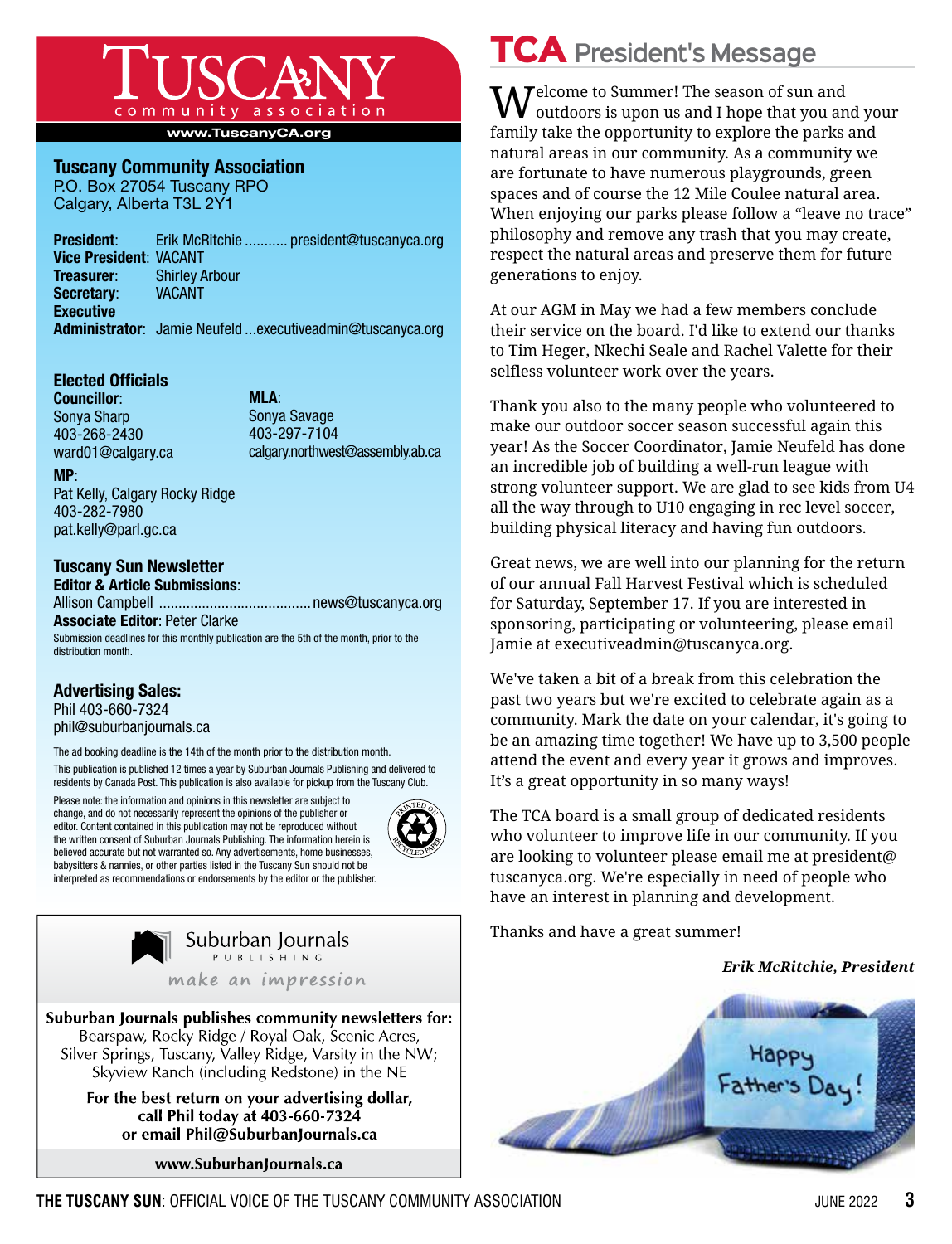## **Our** Schools



### Thank You

First and foremost, a huge thanks to our Tuscany community, staff, students and parents for getting us through this school year. Working together, as this community is fabulous at doing, we have adapted and conquered the challenges of this second pandemic school year. But our biggest thank you has to be to the teachers, who have continued to teach and support our kids throughout this year with enthusiasm. Thank you!

### Upcoming Events

We have some great activities planned for this final month of school including:

- Bike to school May 30 June 10
- Alien Inline Skating May 30 June 17

Our upcoming FUNdraiser Treat day is Friday June 10 (Family Freezed). The next Fun Lunch (Subway, Grades 1-5) and Kinder Snack Day is on Thursday June 23. Please log into www.healthyhunger.ca (Grade 1-5 students) and submit your orders the Friday before to ensure your child can participate. Don't forget to wear your Spirit Wear! A big thank you to our fabulous volunteers who make these Fun Lunch and FUNdraiser Treat days possible for our kids.

### New Trees

We have come up with a unique way to not only say 'farewell' to our kiddos as they move onto middle school, but also to honour our former Principal Ms. Cindy White. Council has organized the planting of four trees in the school's western green space. One each for the out-going Grade 4 class (English), Grade 5 class (French), Grade 6 class (EES)and one to honour Ms. Cindy White, who after many years of service to our school retired at the end of the 2020-2021 school year. Students and staff will be notified when the final details have been determined.

### Casino Night

The AGLC has allotted Tuscany School August 7 and August 8 for our fundraising casino nights. We have been anxiously awaiting these dates as everything shifted during the pandemic. This fundraiser is a huge boost for the school budget and has allowed us to purchase items for the school including Chromebooks, smartboards, visual journals, musical instruments, iPads, earphones, stationary bikes, words programs, French & English library books, resources materials and an amazing program called handwriting without tears. The

casino fundraiser has also supported the Teaming up for Healthy Learning program. This year we purchased volleyball nets, curling sets and so much more to help keep our kids active and engaged. These funds were also used towards our Artist in Residency program and has deeply enriched our children's experience and education through their learning with Saakokoto, Land Art with Karen, Dancing with Sound Kreations and skating with Alien Inline Skating.

As a result, we can't overstate how important this casino is for our school and school council. We would greatly appreciate the support of anyone who can volunteer on August 7 or 8. Please note these volunteer positions can be filled by anyone in the community not JUST by parents of students at Tuscany School. Thank you in advance for your support.

The Sign-up Genius link is: https://www.signupgenius. com/go/8050F4BA9A72AA5F49-2022

### Council Executive Roles

We are still on the look out for some new members to fill council positions becoming vacant at the end of this school year. We are always excited to have new members join, whether it is a position on the board or volunteering for our initiatives and events or starting off slowly by attending our meetings. It is a great way to get involved and stay informed on what's going on at our school!

### June Council Meeting

The next council meeting will be held on Thursday June 10 at 6:30pm. This will be our AGM, so parents please join us as we round up the school year!

Please check out our website at www.

tuscanyschoolcouncil.ca for up-to-date info and follow us on social media: Facebook www.facebook.com/ tuscanyschoolcouncil; Instagram https://instagram. com/tuscanyschoolcouncil?utm\_medium=copy\_link and Twitter @Tuscanycouncil for reminders and photos of our adventures together. If you have any questions about becoming involved with the school council or volunteering for a committee, please email tuscanycouncilchair@gmail.com.

You can also follow Tuscany School on Twitter @ Tuscany cbe.

Happy summer everyone and stay safe!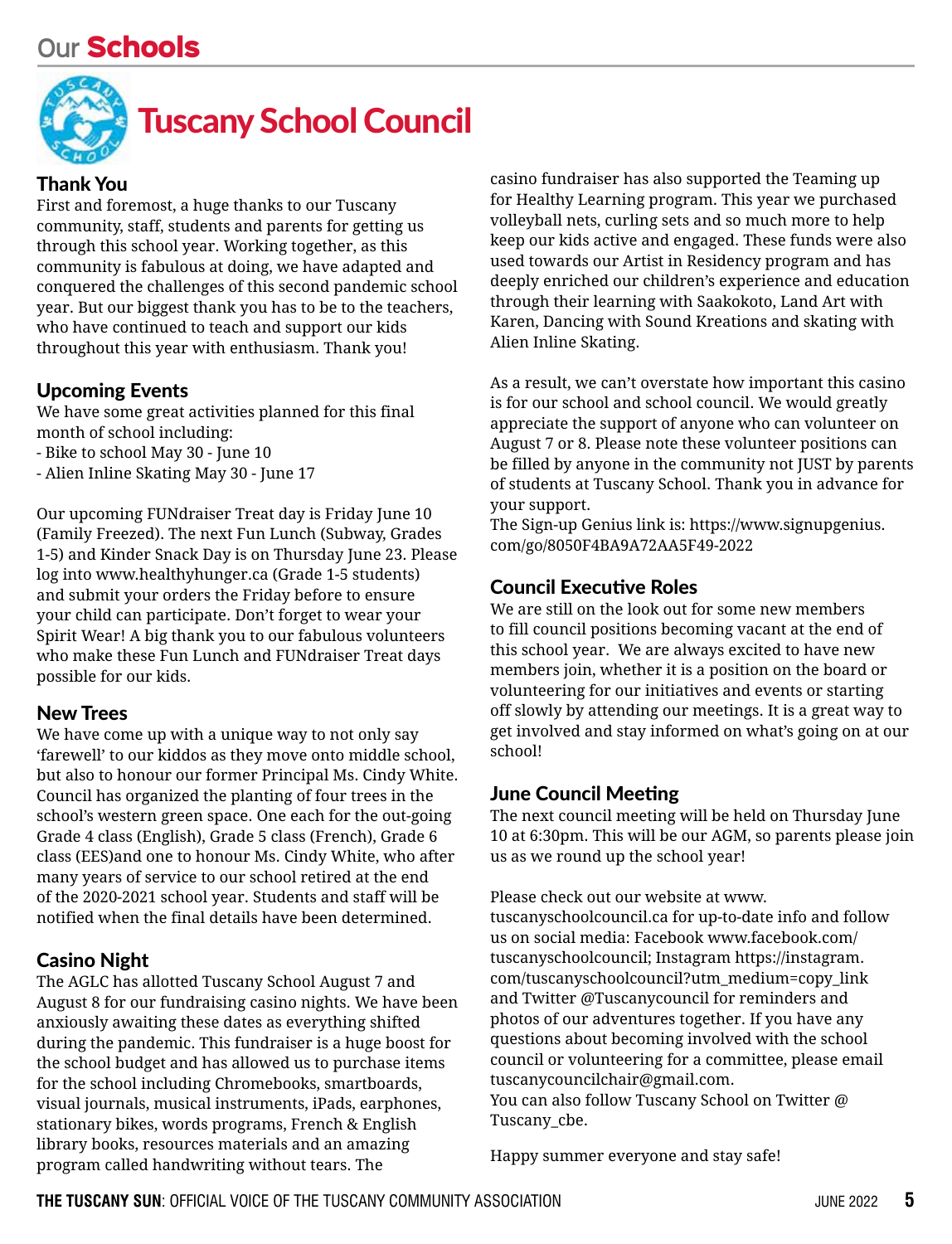# Councillor Report

Hello Ward 1! Summer is almost here. June is Calgary's highest risk month for flooding as the melting of snow and ice in the mountains accelerates. While the risk of severe flooding in any given year is low, it's a possibility that we must always prepare for. The City of Calgary is well equipped to respond to flooding, with preparation well underway and continuing work on further flood mitigation. You can find out more about flood risk and preparations at Calgary.ca/floodinfo.

The City of Calgary hosts a number of day camps for children with programs beginning July 4. Arts, sailing and outdoor rec camps are all available. Learn more at Calgary.ca/daycamps.

The City has new guidelines for patios on public property in 2022. This popular program began in response to COVID-19 but has become a great contributor to the vibrancy of Calgary streets. The new guidelines make accessibility and pedestrian safety a priority. Details are at Calgary.ca/patios.

Did you know that your property might contain a utility right-of-way? This is a zone on residential properties where utility providers can place their infrastructure, above or below ground. Utility providers are permitted to access this area without necessarily obtaining your permission. You can find out more about rights-of-way on your property at Calgary.ca/ROW.

Transit safety continues to be a high priority issue for our office. Councillor Sharp held meetings with Calgary Transit, City Administration, the Calgary Police Service and other agencies in May to continue to work on solutions to social disorder issues. We appreciate all of the feedback we have received from Ward 1 residents.

*Sonya Sharp, Councillor, Ward 1*

"Life is not a problem to be solved, but a reality to be experienced." - Soren Kierkegaard

# Safely Dispose of Pressurized Tanks and **Canisters**

 $G$  oing camping, hiking or hosting a barbecue of this summer? Make sure you safely dispose of pressurized tanks, canisters and aerosols (empty or full), including:

- Bear spray canisters
- Small camping propane tanks
- Butane canisters
- Standard barbecue tanks
- Helium tanks

Take these items to a household hazardous waste drop-off at designated fire stations or City landfills for safe disposal. Do not put these items in your blue, black or green carts.



When put in a cart these items become a safety hazard for your collector and the staff at waste management facilities. Items can also damage collection trucks and sorting equipment.

Visit calgary.ca/hhw to check the list of drop-off locations. *City of Calgary*

# Varsity Household Hazardous Waste Drop-Off

The Varsity Multi Service Redevelopment project will affect access to the household hazardous waste drop-off at Varsity Fire Station #17. Effective April 13, 2022, the household hazardous waste drop-off at Varsity Fire Station will temporarily move to Bowness Fire Station #15, located at 6328 35 Avenue NW. Residents should take their household hazardous waste (including paint, propane tanks and chemicals) to this location instead.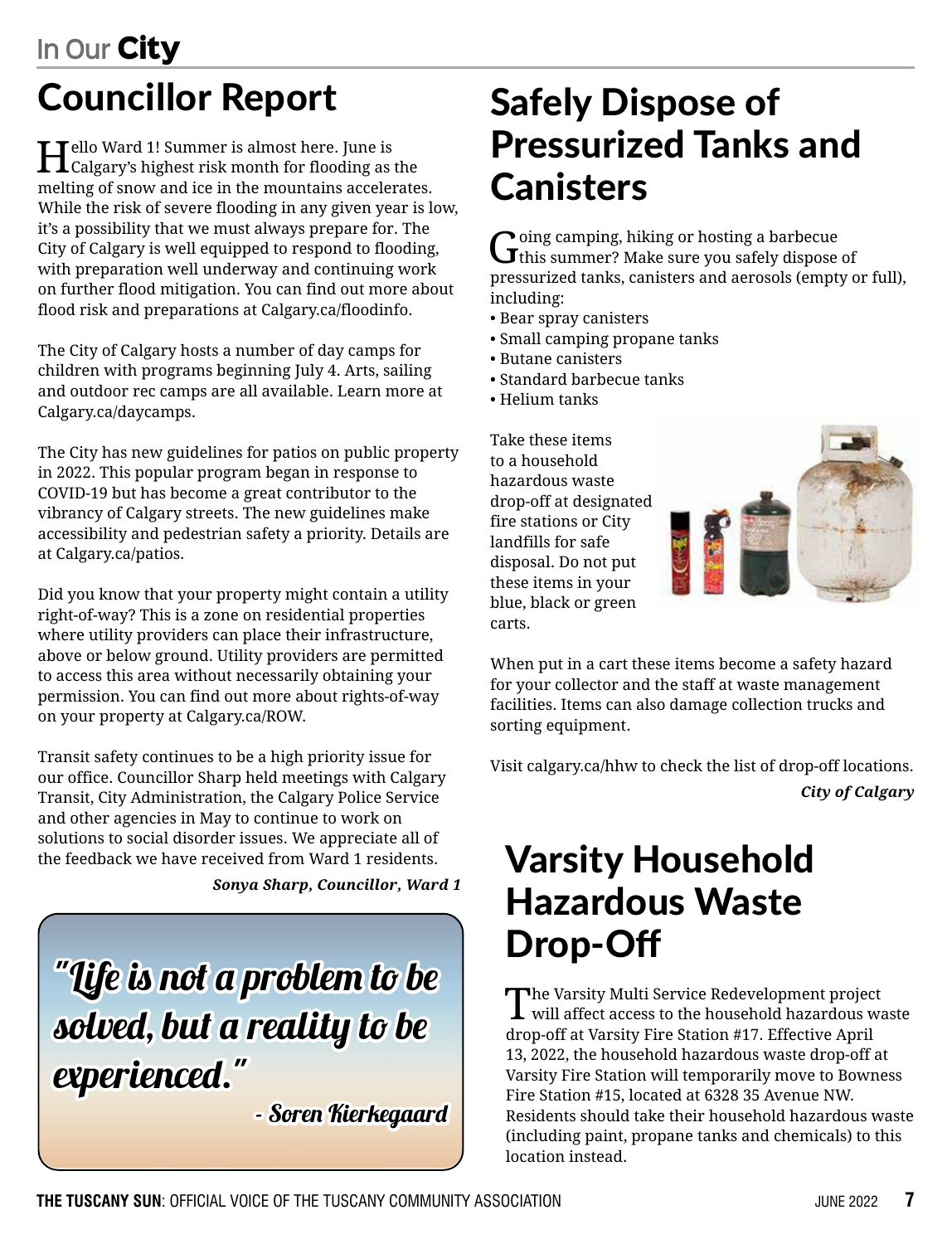# Heat Related Illness

EMS would like to remind everyone to stay safe in the heat and sun this season. While children and the elderly may be more susceptible to the effects of heat and sun, basic prevention measures should be taken by all to avoid a heat related illness during periods of hot and humid weather.

### Heat exhaustion

- Heat exhaustion can occur due to excessive fluid loss during periods of prolonged sweating in a hot and/or humid environment (indoors or outdoors);
- Patients may suffer headaches, weakness, fatigue, nausea/vomiting, thirst, chills, and profuse sweating;
- The patient is usually cold and damp to the touch and the skin may appear pale, or dusky gray.

### Heat stroke

- Heat stroke is a medical emergency which, without prompt treatment, could be fatal;
- It occurs when the body can't cool itself naturally (e.g. perspiration). The body's temperature will continue to rise to dangerous levels;
- Due to severe dehydration and the inability to sweat, the patient may appear flushed, and skin may be hot and dry to the touch.

### First aid

- First aid for all heat related illness begins with removing or sheltering the patient from the hot environment;
- Remove excess, or tight fitting clothing, and allow them to rest in a cool environment;
- If the patient is conscious and alert, provide suitable fluids such as: water, juice, or a sports drink;
- If you are concerned, seek medical attention.

### Prevention

- Stay well-hydrated by drinking plenty of water, at all times;
- Be aware that excessive alcohol consumption will

# "You only live once, but if you do it right, once is enough." – Mae West



promote dehydration;

- Always wear a broad brimmed hat to keep the sun off your face and neck;
- Apply a broad spectrum, waterproof sunscreen with a minimum SPF of 30+, especially for children. The sun's UV rays peak between 11am-3pm, even on cloudy days.

*Alberta Health Services*

# Did You Know... These Facts About June

- June has two birthstones. They are the pearl and Alexandrite.
- The birth flower is the Rose.
- The two zodiac signs in June are Gemini (May 21 June 20) and Cancer (June 21 - July 22).
- June was named after the Roman goddess Juno, who is the wife of Jupiter.
- June Solstice (also called Summer Solstice) occurs around June 21, when the Sun is directly overhead the Tropic of Cancer. This is also the longest day of the year.
- Father's Day is celebrated on the third Sunday of June.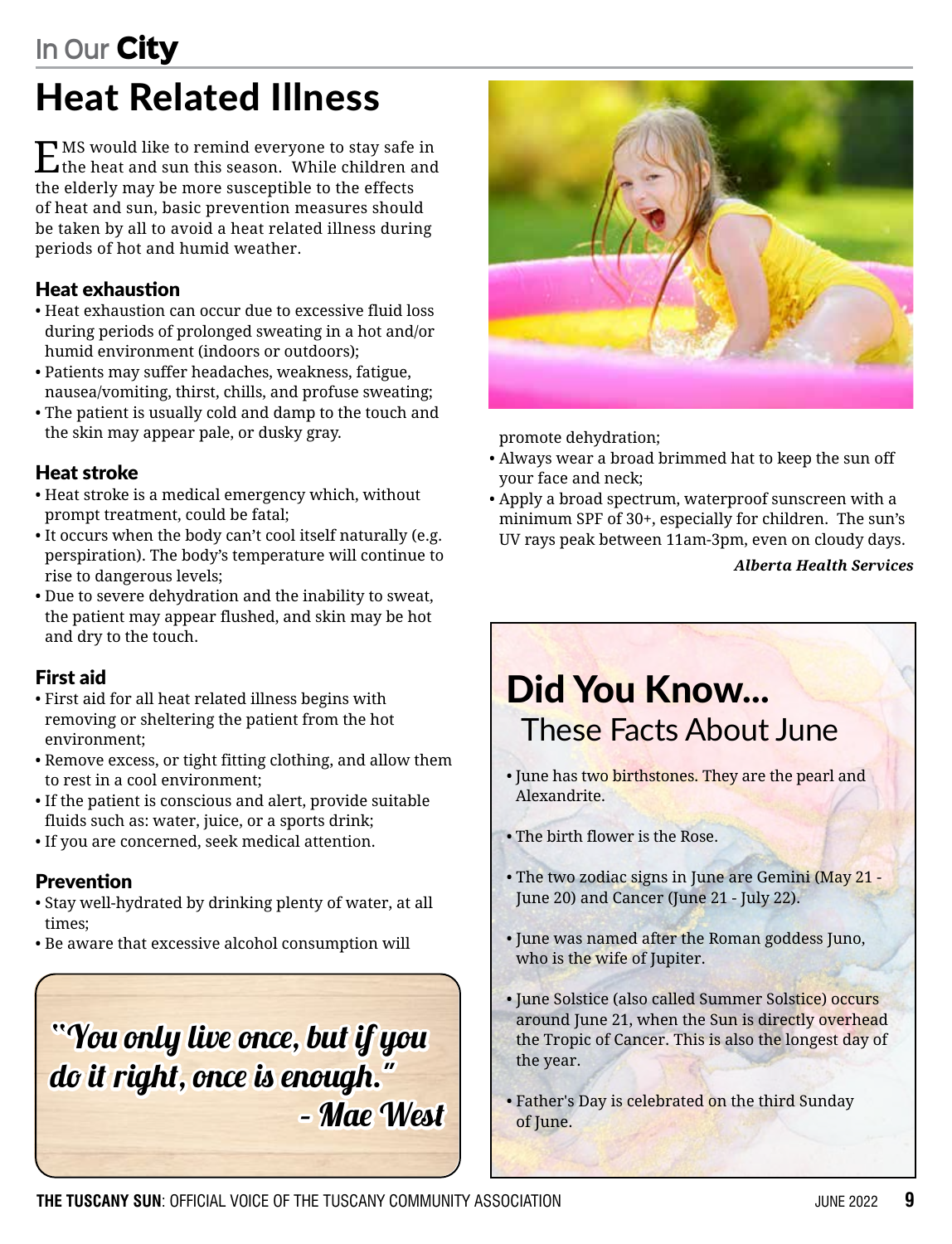### **Meet Your Tuscany Community Association CANY Volunteers**

The Tuscany Community Association (TCA) is a non-profit organization run by a core group of volunteers who are committed to the needs and constructive development of Tuscany. We represent the community to external stakeholders, such as the City, and provide community sports programs. We are also committed to preserving and protecting the natural environments in Tuscany.





Tim Heger Traffic and Safety



Jamie Neufeld Executive Administrator



Neil Gamache **Grants** 



Nkechi Odina-Seale Tuscany Youth Council



Rachel Valette Community Garden

...do you have your



Shirley Arbour **Treasurer** 



Shannon Gervais **Director** 

Photo Coming Soon

Photo Coming Soon

Photo Coming Soon

Carlene Pfeifer Director at Large

Erin Chrusch Director at Large

Cheryl Ashworth Tuscany Youth Council

Learn more about the TCA, or explore the volunteer opportunities available. Visit *www.TuscanyCA.org* or email *executiveadministrator@tuscanyca.org*

Membership community association

**Community Association membership yet?** 

### Benefits:

- Up-to-date information about issues affecting you and the community through the Tuscany Sun and TCA website
- Insurance coverage to participate in TCA organized sports, such as soccer
- Effective representation and advocacy with external parties about issues concerning the community, including public health and safety, development and the natural environment
- A healthier, more enjoyable community through the provision of community sports and other recreation activities
- Preservation of the natural environment, including 12 Mile Coulee
- A safer community through advocacy on traffic and other safety issues

Register online at *www.TuscanyCA.org*, and become a member today.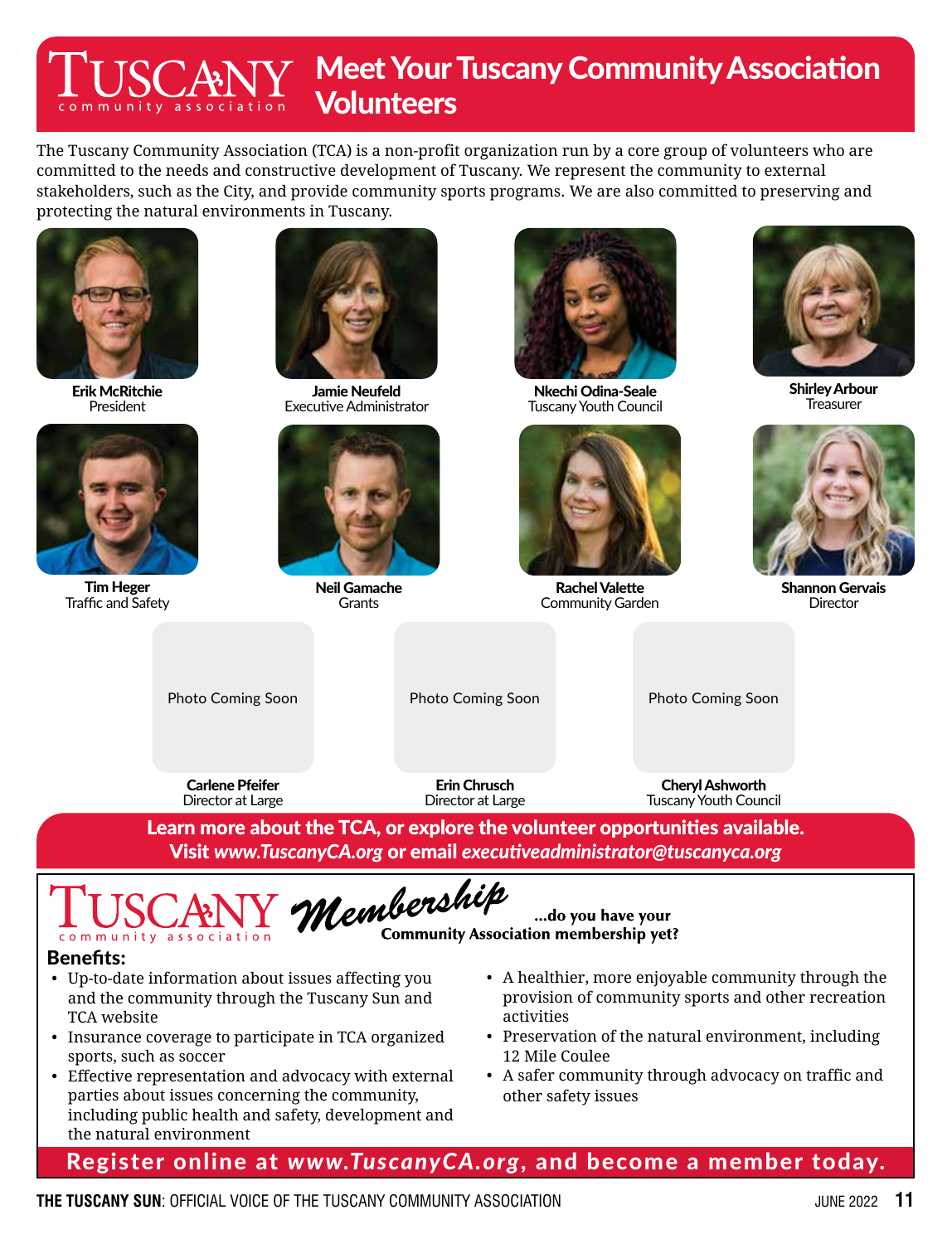# **In Our** City

# Activate YYC

 $\mathbf{D}$  you have an idea that can enhance the feeling of safety and pride in your community? An idea that can transform neglected space in your community into something meaningful? Or an idea that will help change how people interact with a space in your community? The Federation of Calgary Communities' ActivateYYC grant program can help you with that! ActivateYYC funds small temporary low-cost projects that help change how people use and interact with spaces.

You can partner with a Calgary community organization, community association, local business or business revitalization zone and apply for one of ActivateYYC's two grant options.

If you're interested in doing something that will mobilize people to move differently in your community, re-imagine space into place or create a sense of neighbourliness, you can apply for the \$1000 Walk, Play and Be Neighbourly grant. This grant could fund sidewalk art, buddy benches, garden competitions, beautification of chain link fences, etc. The sky is the limit!

Or, if your idea is focused on encouraging traffic calming, accessibility, safety and walkability, you can apply for the \$3000 Bump Outs and Pathways grant. This grant can be used for projects on non-bus route residential streets or neighbourhood pathways; for example, a bump out activation that will narrow cross-streets so that car traffic is slowed and pedestrians, bikes and scooters can move about safely.

This year, there is no application deadline. Application intake is ongoing until all funding is granted. So, if you have an idea for a small temporary low-cost project, apply fast! To get inspired by past projects, learn more about the application process and fill out an application form, visit https://activateyyc.calgarycommunities.com/. Be part of it!



# **Your** Food

# An Avocado Toast With a Twist

 $A^{\text{dd}}$  a Canadian twist to the classic avocado from  $A^{\text{dd}}$  a canadian twist to the classic avocado from whole new world of flavours will open up. Trust us, you'll want more.

### Avocado Breakfast Bagel

**Prep time:** 20-30 mins **Cook time:** 8-10 mins **Portions:** 2

### **Ingredients:**

- 2 bagels
- 3 tablespoons butter
- 2 eggs
- 4 slices bacon, cooked
- 2 slices Swiss cheese
- 1 medium avocado from Mexico sliced into wedges
- 1 cup arugula salad
- Hot sauce or mayo to taste
- Salt and freshly ground pepper to taste

### **Directions:**

- 1. Slice bagels in half and spread the butter on the cut sides.
- 2. Preheat a large pan (or griddle) over medium heat and, once hot, toast the bagels cut side down until golden brown. Set the top half aside and flip the bottom over and drop more butter in the pan before cracking an egg into the hole. Cook until just set and then flip for one minute or desired doneness. Season with salt and pepper.
- 3. Flip back over and top each with 2 slices of bacon and the Swiss cheese.
- 4. Remove from heat. Add your avocado slices, arugula, and drizzle hot sauce or mayo to taste.
- 5. Top with the other half of toasted bagel and serve.

*News Canada*